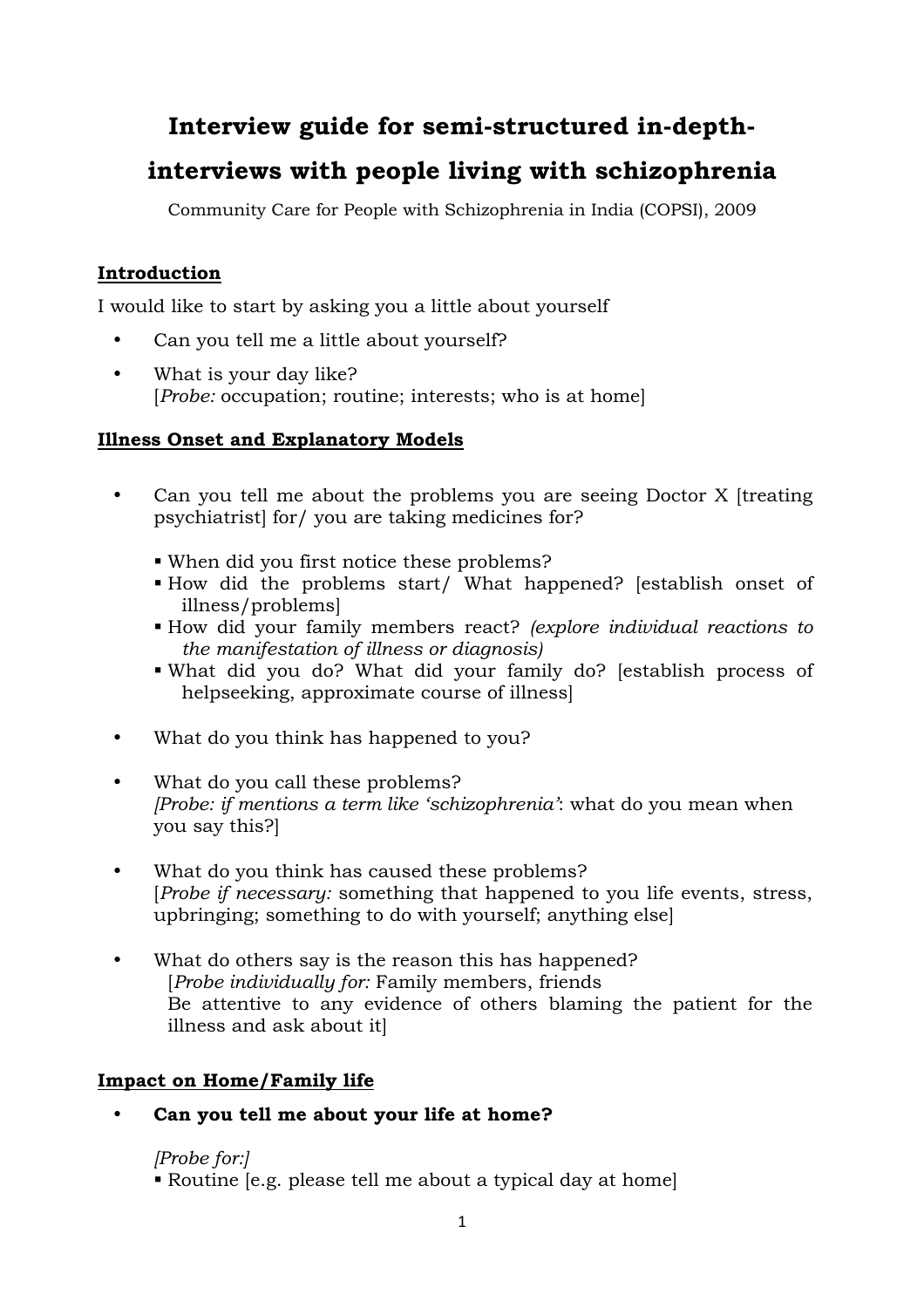- Involvement in family activities
	- o Economic contribution
	- o Household work

[If speaks about doing less work, explore]:

- o how do your other family members react to this?
- Relationships with other family members (parents, siblings, spouse, children)
- Meal times [Eating at the same time as others? Sitting with others?]
- Involvement in decision making in family
- Taking on/being given responsibilities (incl. taking care of children, if applicable)
- Visitors coming to the house [Being introduced to others? Sitting with others?]
- Going to Family functions/ Weddings
- Taking part in religious rituals in the home
- Going to Temple/ Church with family members

[Explore: Interaction with others while going out: Do they speak to him/her? How do they behave towards him/ her? How do family members react in that situation?]

- Going out (going to shops, taking the bus, etc.)
	- o [Explore: Interaction with others while going out, do they speak to him/her? How do they behave towards him/ her? How do family members react in that situation?]

Recreational activities at home (e.g. watching TV)

[For each Probe explore:]

- How is it now?
- How was it before the illness/problems started?
- What has changed? Can you give me examples?
- Why you think this is happening/ it has changed?
- How do you feel about it?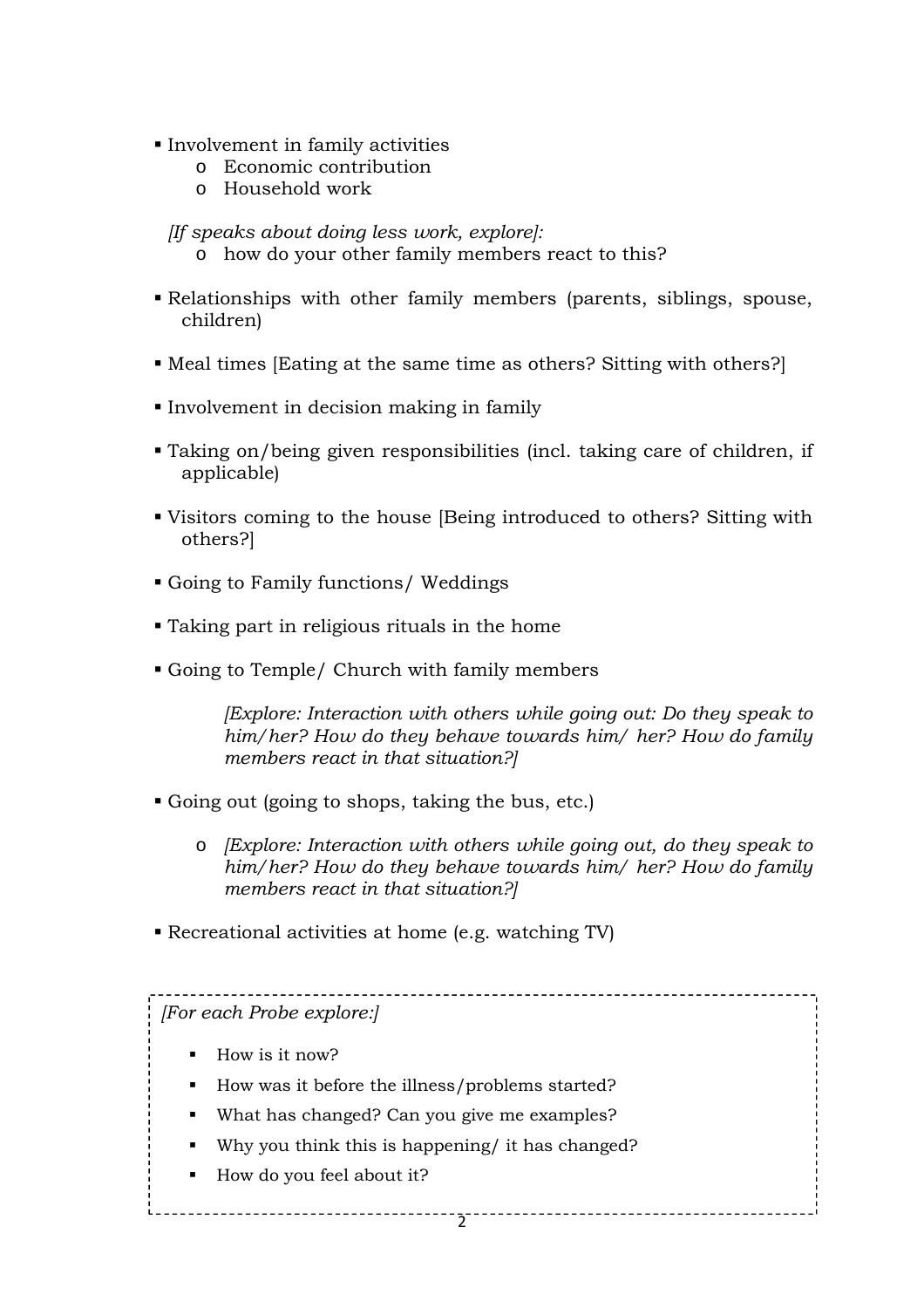• Can you tell me about good times you have (in the family, with friends)?

If speaks about a 'good time' in the past: What about now? Are you happy? [Or ask generally:] Do you feel happy?

• Can you tell me about a difficult situation that has occurred at home? [probe for example: disagreements about activity levels, household work, education/work, marriage]

#### Other areas of impact

[Probe area of impact]:

- Relationships with relatives: closeness, frequency of seeing them
- Friendships: closeness, supportiveness
- Intimate relationships: interested/not interested; sustained or not
- Education, work: unable to perform, concentrate, continue work (including employment)
- Finances: able/unable to afford treatment

[Guidelines for each probe]

- $\blacksquare$  How is it now?
- How was it before the illness started?
- What has changed? Can you give me examples?
- Why do you think it has changed?
- How do you feel about this?
- 
- What else has changed since the illness started?/ How (else) has the illness affected your life?
	- Can you give me examples?
- What about some good changes? Have there been any?
	- Can you give me examples?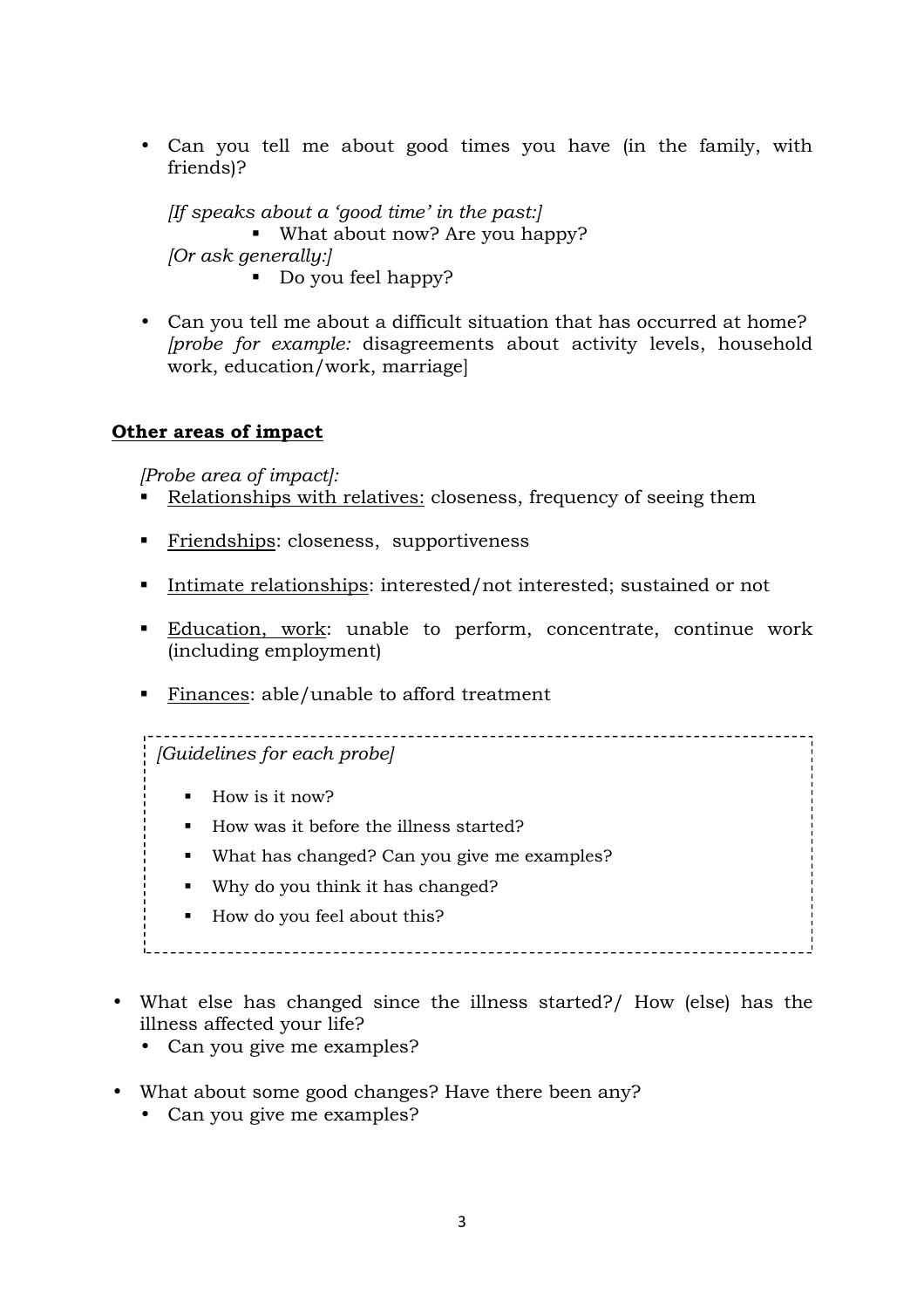## Other people knowing and treatment from others:

#### • Do others know about your illness/problems?

### $[If no]$

Why do they not know?

[If prefers to hide illness]

Who should not know?

#### Probe:

- ♦ Other family members (relatives),
- ♦ friends,
- ♦ neighbours,
- ♦ employers/people at educational institution
- Why do you feel this way? [Probe: fear of rejection, ridicule, being treated differently]
- What do you think would happen if they knew?
- Has anything like that happened to you?
- What do you do to make sure other people don't find out about the illness/problems?
- When people ask you what has happened to you, what do you tell them?

# [If yes]

- Who knows?
- How did they find out?
- How did they react?

[Ask even if everybody knows about illness]:

- How do you feel about them knowing about it?
- Would you prefer some people not to know?/Who should not know? Why?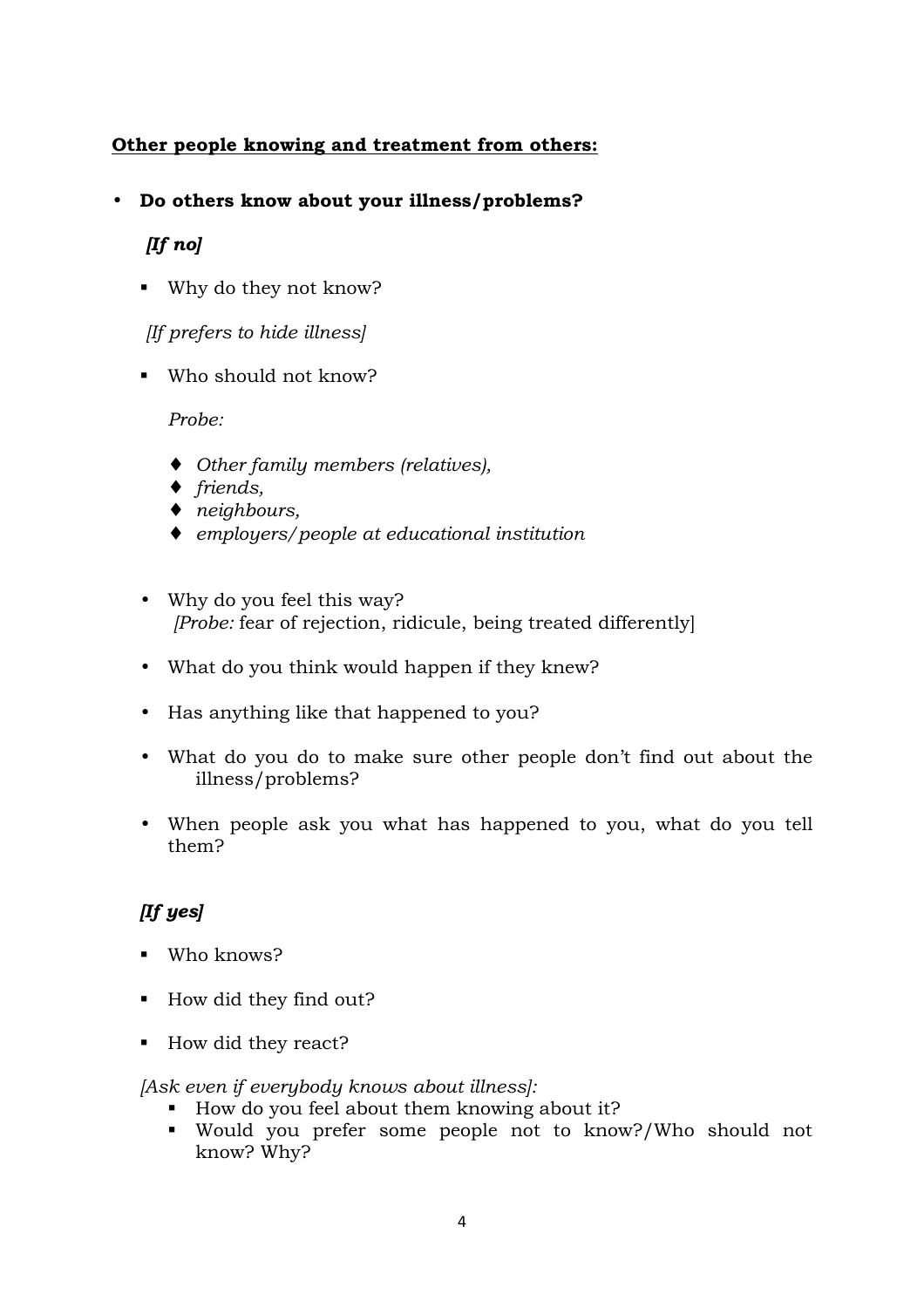How do they treat you? Can you give me examples?

Negative: treating differently, lack of respect, ridiculing, rejecting Positive: supportive, understanding, considerate

[Probe, also if these people may not know about the illness, but clarify this if necessary]

\_\_\_\_\_\_\_\_\_\_\_\_\_\_\_\_\_\_\_\_\_\_\_\_\_\_\_\_\_\_

- **Friends,**
- Wider family (relatives),
- Neighbours
- People at educational institution; at work
- Paid help in the house
- People at the Temple/ Church?
- People in the street or on the bus?

How do others treat you when it comes to

- Going to social functions (weddings, etc)?
- **Marriage proposals?**

#### [Guidelines for each probe]

- How do they treat you?
- How did they treat you before the illness started?
- What is different now/ What has changed?
- Why do you think this is?
- How do you feel about this?
- 
- How should people treat you? How would you like people to treat you?
	- Why do you feel this way?

#### **Coping**

[Refer to negative experiences that have been reported:]

- What do you do when people treat you in this way?
- How do you react?
- How do you manage? What helps you when this happens?
- Who helps you?
- With whom do you share your feelings?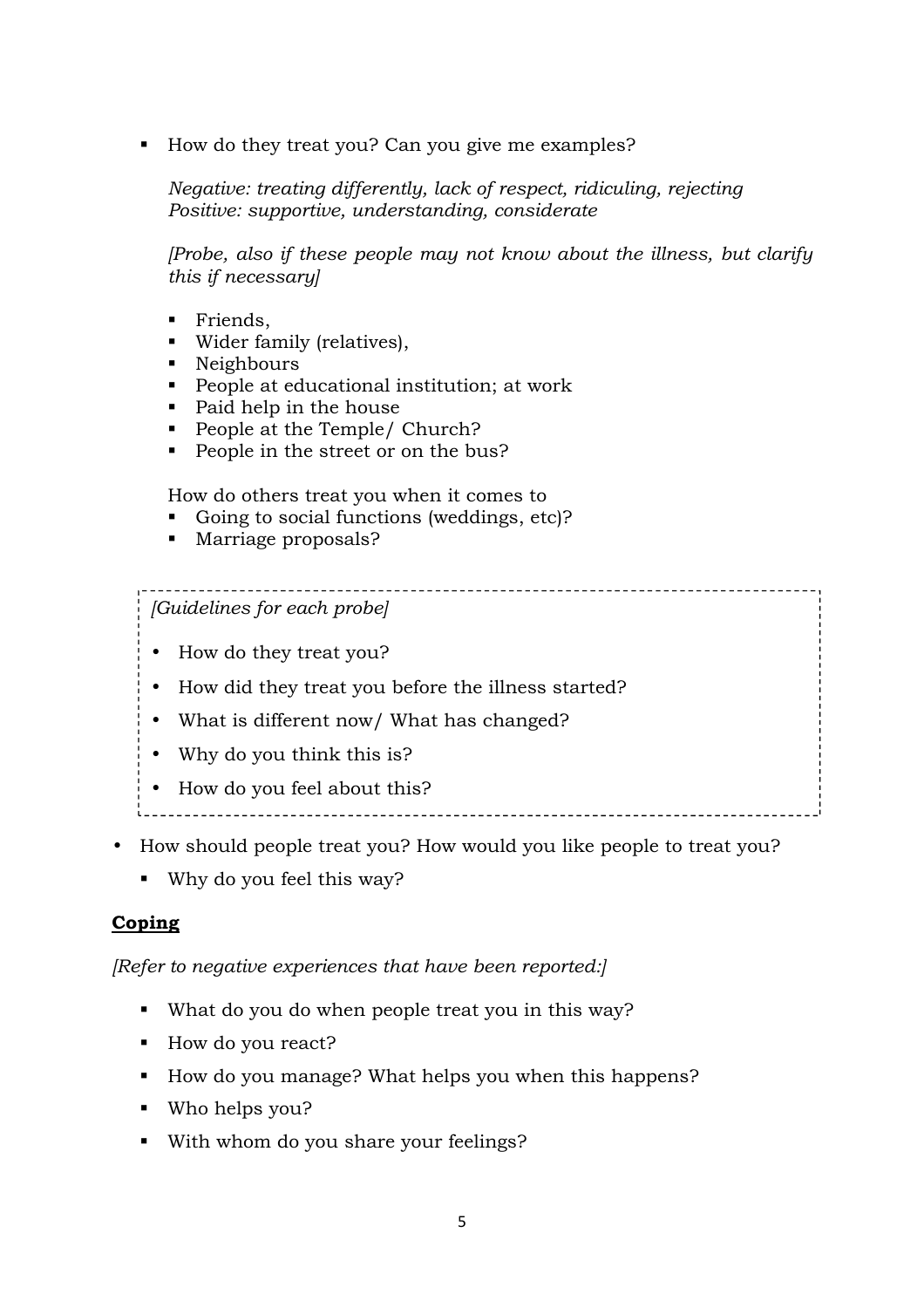#### Experiences with treatment so far:

I would now like to ask you a little about your treatment

- What has your experience been with the treatment you have been getting so far? [probing for treatments received so far that were mentioned earlier]
	- What did you like about it? What did you not like?
	- How do you feel about the treatment you are getting at the moment?
	- How is it for you when you go and see your doctor?

[Probe for: interaction with doctor; feeling respected; worries about being seen when going]

• What do your family members say about the treatment you are taking? How do they react?

#### Beliefs about the Illness

- Do you know anyone else who is having similar problems to yours?
- Can you tell me about it?

[Probe: what do you think happened to him/her?/Still in contact or not/Attitude towards this person]

- What do you think other people say/think about people who have this illness?
	- o How do they react?
	- o How do they treat them?

[If negative beliefs are expressed:]

- o What is it exactly that is not so good about this illness?
- Suppose you had diabetes rather than this illness, how would that be? (explore whether and in what way that would be different)

[If engaging well with the above:]

o What if you had epilepsy rather than this illness, how would that be?

(explore whether and in what way that would be different from their current problem)

[If the above phrasing seems too direct to ask the participant, try the following: ]

- o Suppose there is one person who has a similar problem to yours and another person who has diabetes:
- o Will people treat him/her the same or different?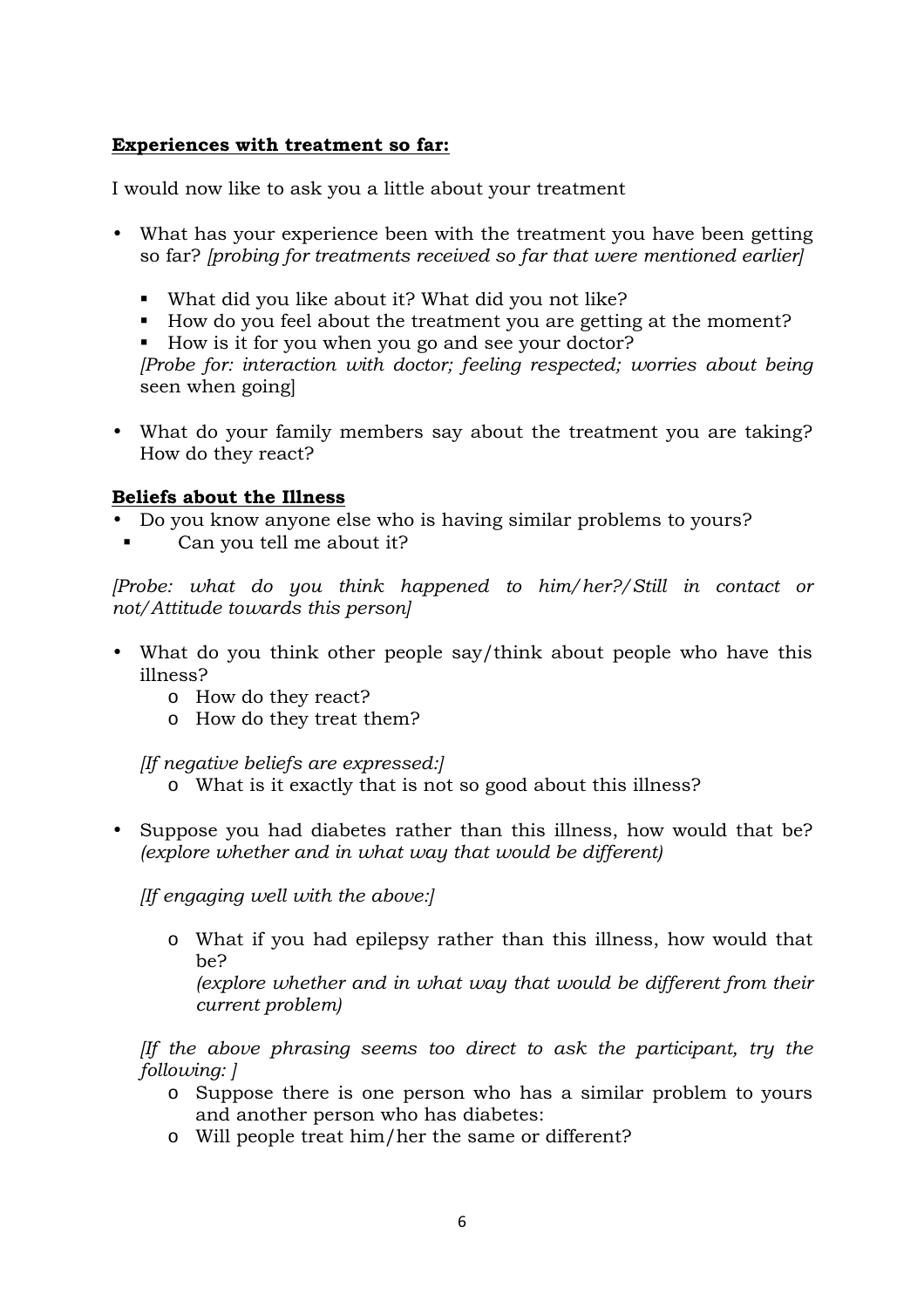#### If different:

- Why?
- What is it about the illness that is different?
- Have you heard of the term 'discrimination'?
	- o What does it mean to you?
	- o Can you give me an example?

If another example than mental illness as a reason for 'discrimination' is given, explore:

- o Some people tell me that people with health problems like yours are sometimes treated differently – what do you think?
- o Has anything like that happened to you?

#### Impact on self-esteem and confidence

- How do you feel about yourself? [Probe: feeling good/bad about self; confident/less confident; shame, embarrassment:]
	- How was this before the illness started?
	- What is different now/ What has changed?
	- Why do you think this is?

#### Future:

Lastly, I would like to ask you a little about the future

- What are your hopes for the future? Can you tell me about it?
	- How will you achieve this? [Probe: confident/ not so confident will achieve this, why]
- What changes would you like to make in your life?

#### Probe for:

- **I** improved relationships,
- Resuming routines, work, education,
- **narriage**
- building up social life/friendships
- independence
- no or less symptoms
- any other themes that came up earlier